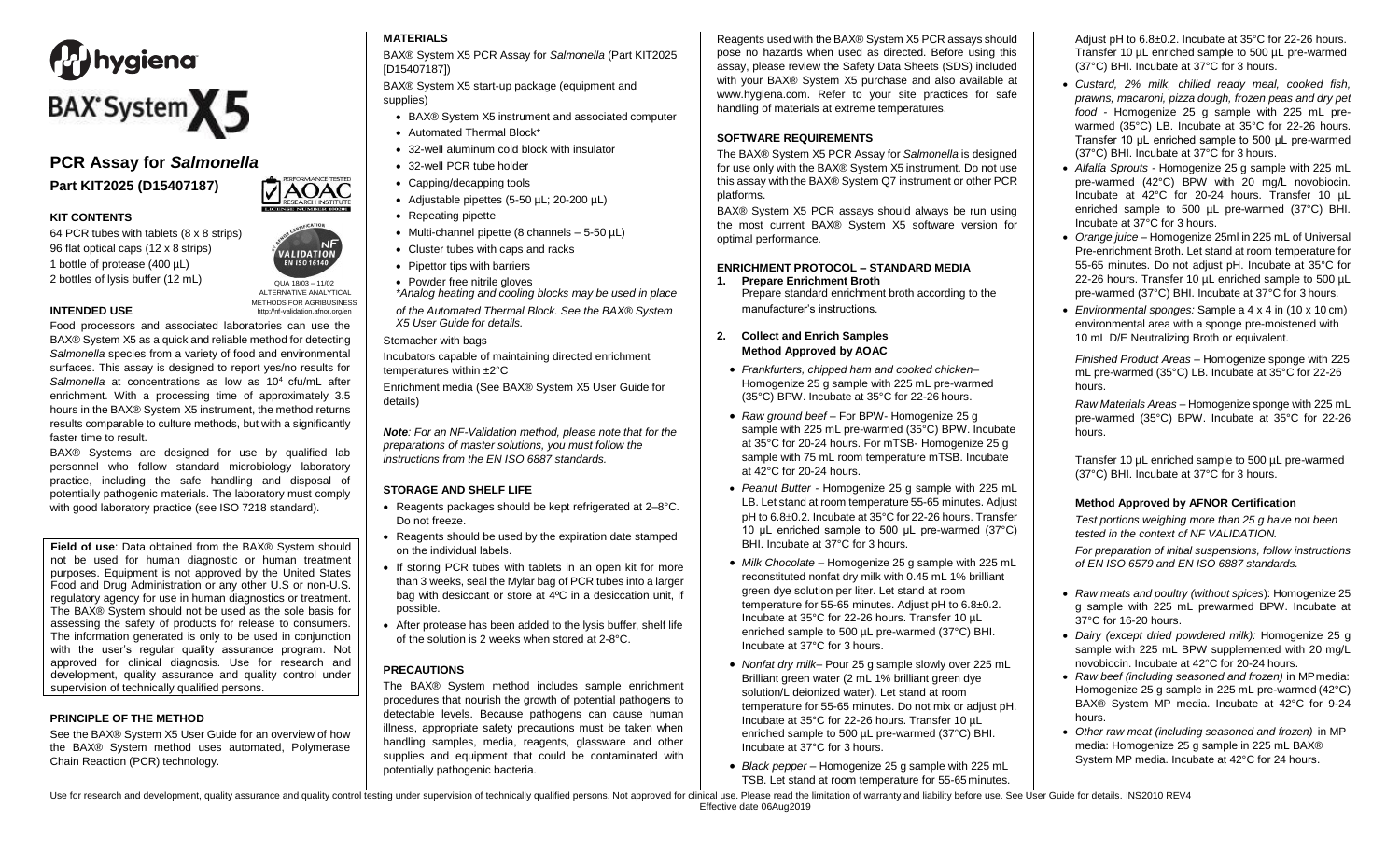• *All other foods and environmental samples*: Homogenize 25 g sample with 225 mL BPW. Incubate at 37°C for 16- 20 hours. Transfer 10 µL enriched sample to 500 µL room temperature BHI. Incubate at 37°C for 3-4 hours.

*Note: Due to the sensitivity of short enrichment times protocols, it is important that incubation times and temperatures are followed as closely as possible. Verify that media is sufficiently pre-warmed before adding samples, and that the delay between pre-warming media and adding samples does not exceed 45 minutes. Use of a ventilated incubator is recommended.*

#### **ENRICHMENT PROTOCOL – BAX® SYSTEM MP MEDIA**

**1. Prepare Enrichment Broth** Dissolve 22.5 g BAX® System MP media in 1 L distilled water and mix. Do not boil. Adjust pH to a final value of

7.2±0.2 at 25°C, then autoclave at 121°C for 15 minutes.

#### **2. Collect and Enrich Samples Method Approved by AOAC**

- *Ground Beef (65 g) –* Homogenize 65 g sample with 585 mL pre-warmed (42°C) BAX® System MP media. Incubate at 42°C for 9-24 hours.
- *Beef Trim (375 g) –* Gently massage 375 g sample with 1.5 L pre-warmed (45°C) BAX® System MP media. Incubate at 42°C for 9-24 hours.
- *Spinach and Lettuce (25 g) –* Combine 25 g sample with 225 mL pre-warmed (42°C) BAX® System MP media and swirl to soak entire sample. Incubate at 42°C for 8- 24 hours.

#### **TEST PROTOCOL**

**3. Prepare Lysis Reagent**

To create a full bottle of BAX® System lysis reagent (prepares about 60 samples):

3.1. Add 150 µL protease to one 12 mL bottle of lysis buffer.

To create smaller volumes of BAX® System lysis reagent (prepares about 4 samples):

- 3.2. Add 12.5 µL protease to 1 mL of lysis buffer in a separate sterile container.
- **4. Perform Lysis**
- 4.1 Open the BAX® System X5 software and create a rack file (See BAX® System X5 User Guide for details).
- 4.2 Turn on the Automated Thermal Block and select the Gram-Negative program. *Note: Lysis may also be performed using separate analog heating and cooling blocks. See the BAX® System X5 User Guide for details and protocols.*
- 4.3 Break cluster tubes apart.
- 4.4 Label and arrange cluster tubes in rack according to the rack file.
- 4.5 Transfer 200 µL prepared lysis reagent to each cluster tube.
- 4.6 Transfer 5 µL enriched sample to the corresponding cluster tube.
- 4.7 After all transfers have been completed, secure the caps.
- 4.8 At the "Load Samples" prompt on the Automated Thermal Block, place the samples in the cluster tube rack onto the Automated Thermal Block.
- 4.9 Press the SELECT/CONTINUE button to begin automated lysis.

#### **5. Hydrate PCR Tablets**

- 5.1 Place a 32-well PCR tube holder onto a chilled (2-8°C) PCR cooling block.
- 5.2 Arrange strips of PCR tubes according to your rack file. 5.3 Remove the aluminum block with the cluster tubes of
- sample lysate from the Automated Thermal Block. 5.4 Press the SELECT/CONTINUE button on the Automated Thermal Block to complete the program.
- 5.5 Remove the caps from the first strip of tubes with the decapping tool.
- 5.6 Transfer 50 μL lysate (from step 5.3) into PCR tubes, then seal with flat optical caps.
- 5.7 Repeat with remaining strips of PCR tubes until all PCR tablets have been hydrated.

#### **6. Complete a BAX® System Process Run**

- 6.1 From the Info Tab labeled "Instrument" in the BAX® System X5 software window, click the RUN button to begin pre-heating the instrument.
- **6.2** Remove the PCR tube holder with PCR tubes from the cooling block and **visually check PCR tubes to ensure the liquid contains no air bubbles and tubes are clean.**

*IMPORTANT: If air bubbles are present in the liquid, gently tap or flick the tubes to allow all air bubbles to escape.*

*If the outside of the PCR tubes has dust, oils or residue, clean the outside of each PCR tube with a clean, lint-free lab wipe.*

6.3 At the "Ready to load samples" prompt, open the instrument lid and load the PCR tubes into the instrument mount according to your rack file.

*IMPORTANT: To process fewer than 32 samples, load samples first in Row A and Row D, starting at the corners. Once the two outer rows are full, then use Row B and Row C to load samples in a symmetric pattern to ensure the instrument mount remains balanced.*

- 6.4 Close the instrument lid as soon as possible to prevent the instrument from cooling. The process run begins automatically.
- **7. Review Results**

Qualitative results are displayed as a grid of color-cued icons in the top half of the screen:



| Green (-)                       | $=$ Negative for target organism     |
|---------------------------------|--------------------------------------|
| $Red (+)$                       | $=$ Positive for target organism     |
|                                 | Yellow $(?) =$ Indeterminate result* |
| Yellow (?)<br>with red<br>slash | Signal error*                        |
|                                 |                                      |

\*Refer to the troubleshooting section in the User Guide for assistance

## **CONFIRMATION**

### *Method Approved by AOAC*

If desired, BAX® System results can be confirmed from the reference culture method appropriate for the sample type, such as:

- U.S. FDA Bacteriological Analytical Manual (BAM)
- USDA FSIS Microbiology Laboratory Guidebook (MLG)
- Health Canada Compendium of Analytical Methods
- International Organization for Standardization (ISO)

### *Method Approved by AFNOR Certification*

All samples identified as positive by the BAX® System method must be confirmed in one of the following ways:

- Using the conventional testing methods described by CEN or ISO, including purification, from the last enrichment broth.
- Direct plating on selective media (as described in the ISO 6579 reference method) from the enrichment medium of the BAX® method.
- For raw meats enriched with BAX® System MP media Transfer 100 μL MP enrichment to RVS broth and incubate at 41.5°C for 21-27 hours. Streak 10 µL of the RVS enrichment to Brilliance™ *Salmonella* Agar and incubate at 37°C for 21-27 hours. Confirm typical colonies with Thermo Scientific™ Oxoid™ Salmonella Test Kit .

For food matrices with a high level of background flora, if no suspect colonies are isolated directly from the direct plating described above, transfer the last enrichment to RVS broth, incubate at 41.5°C for 24 hours, and isolate onselective agar plates according to the ISO 6579:2002 reference method.

In the event of discordant results (positive by the alternative method and not confirmed by one of the means described above) the laboratory must follow the necessary steps to ensure the validity of the result obtained.

#### **DISPOSAL**

Decontaminate materials and dispose of biohazardous waste according to your site practices and as required by federal, state and local regulations.

#### **VALIDATION**

The BAX® System X5 PCR Assay for *Salmonella* has been certified by the AOAC Research Institute as Performance Tested<sup>SM</sup> Method #100201. This test kit's performance was reviewed by AOAC-RI and found to perform to the manufacturer's specifications. Validation studies for foods and environmental surfaces demonstrated BAX® System sensitivity and specificity equal to or better than the reference culture-based methods.

The BAX® System X5 PCR Assay for *Salmonella* has been certified as #QUA 18/03-11/02 according to NF VALIDATION rules. Validation studies conducted according to ISO 16140-2 standards found this test kit's performance to satisfy the NF VALIDATION rules for all human food products, by conducting validation assays on a broad range of food and animal feed and production environmental samples (excluding primary production samples). For more information, including validity dates, please refer to certificate QUA 18/03-11/02 available at [http://nf-validation.afnor.org.](http://nf-validation.afnor.org/)

The software version approved in the scope of NF-Validation certification is disclosed in the certificate. For more information about the end of validity of the NF-Validation certification, please refer to the certificate available on the website or upon request to Hygiena representative.

#### **TECHNICAL ASSISTANCE**

For questions or comments, please contact your Hygiena representative or Diagnostics Support at 800-863-6842 inthe U.S., 1-302-695-5300 outside the U.S**.,** or email